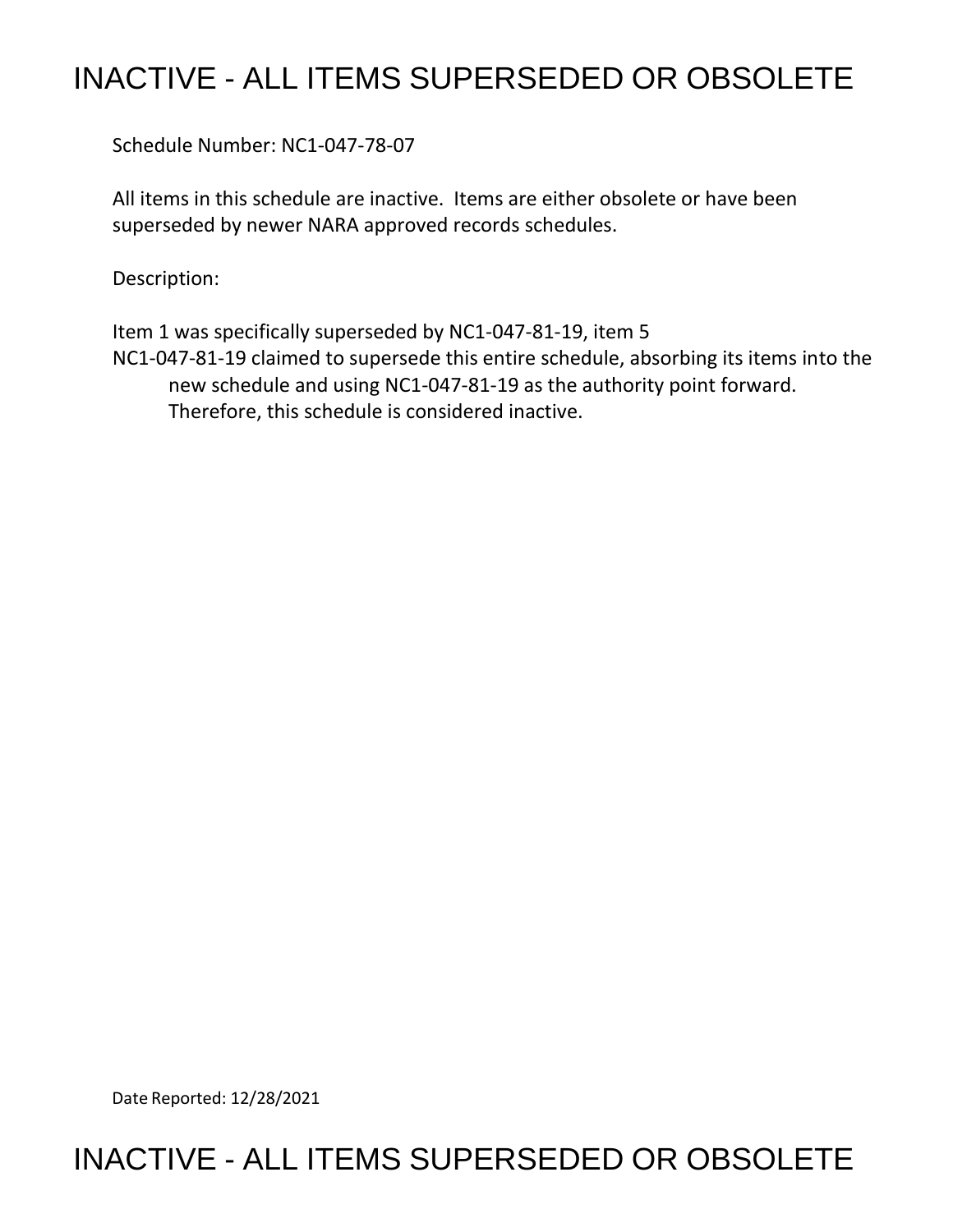| REQUEST FOR RECORDS DISPOSITION AUTHORITY<br>- (See-Instructions on reverse) |                                                                                                                                             | <b>LEAVE BLANK</b><br>JOB NO.                                   |  |  |
|------------------------------------------------------------------------------|---------------------------------------------------------------------------------------------------------------------------------------------|-----------------------------------------------------------------|--|--|
|                                                                              |                                                                                                                                             |                                                                 |  |  |
| TO: GENERAL SERVICES ADMINISTRATION,                                         |                                                                                                                                             |                                                                 |  |  |
| NATIONAL ARCHIVES AND RECORDS SERVICE, WASHINGTON, DC<br>20408               |                                                                                                                                             | DATE RECEIVED<br>$22DEC$ 1977                                   |  |  |
| 1. FROM (AGENCY OR ESTABLISHMENT)                                            |                                                                                                                                             |                                                                 |  |  |
| Department of Health, Education, and Welfare                                 |                                                                                                                                             | NOTIFICATION TO AGENCY                                          |  |  |
| 2. MAJOR SUBDIVISION                                                         | In accordance with the provisions of 44 U.S.C. 3303a the disposal re-<br>quest, including amendments, is approved except for items that may |                                                                 |  |  |
| Social Security Administration                                               |                                                                                                                                             |                                                                 |  |  |
| 3. MINOR SUBDIVISION                                                         |                                                                                                                                             | be stamped "disposal not approved" or "withdrawn" in column 10. |  |  |
| Office of Program Operations                                                 |                                                                                                                                             |                                                                 |  |  |
| 4. NAME OF PERSON WITH WHOM TO CONFER                                        | 5. TEL. EXT.                                                                                                                                |                                                                 |  |  |
| George S. Yamamura                                                           | 594-5770                                                                                                                                    | $12 - 27 - 77'$<br><b>Archivist of the United States</b>        |  |  |
| CERTIFICATE OF LOFNOV PERSENTATIVE                                           |                                                                                                                                             |                                                                 |  |  |

**6.** CERTIFICATE OF AGENCY REPRESENTATIVE

I hereby certify that I am authorized to act for this agency in matters pertaining to the disposal of the agency's records; that the records proposed for disposal in this Request of \_\_\_5\_\_\_ page(s) are not now needed for the business of this agency or will not be needed after the retention periods specified.

**A** Request for immediate disposal.

 $\overline{xx}$  **B** Request for disposal after a specified period of time or request for permanent retention.

| C. DATE        | D. SICNATURE OF AGENCY REFRESENTATIVE<br>Cupare                                                                                                                                                                                                                                                                                                                                                                                                                                                      | <b>E. TITLE</b>                       |                                                                                             |                                       |  |
|----------------|------------------------------------------------------------------------------------------------------------------------------------------------------------------------------------------------------------------------------------------------------------------------------------------------------------------------------------------------------------------------------------------------------------------------------------------------------------------------------------------------------|---------------------------------------|---------------------------------------------------------------------------------------------|---------------------------------------|--|
|                | $12/15/77$ $\alpha$ Russell 0. Hess                                                                                                                                                                                                                                                                                                                                                                                                                                                                  | Department Records Management Officer |                                                                                             |                                       |  |
| 7.<br>ITEM NO. | 8. DESCRIPTION OF ITEM<br>(With Inclusive Dates or Retention Periods)                                                                                                                                                                                                                                                                                                                                                                                                                                |                                       | 9.<br>SAMPLE OR<br>JOB NO.                                                                  | 10.<br>ACTION TAKEN                   |  |
|                | POSTENTITLEMENT SOURCE DOCUMENTS                                                                                                                                                                                                                                                                                                                                                                                                                                                                     |                                       |                                                                                             |                                       |  |
|                | The records described below are source documents accumula-<br>ted as a result of reporting and handling postentitlement<br>events by beneficiaries and SSA. For purpose of this<br>schedule, a postentitlement event is defined as any action<br>requiring a change on a beneficiary's record after initial<br>entitlement.                                                                                                                                                                          |                                       |                                                                                             |                                       |  |
| I.             | TITLE II (RSI and DI) PROGRAM                                                                                                                                                                                                                                                                                                                                                                                                                                                                        |                                       |                                                                                             |                                       |  |
|                | А.<br>Death, Marriage, Remarriage, Divorce, and Adoption<br>Records (NN $172-14$ )                                                                                                                                                                                                                                                                                                                                                                                                                   |                                       |                                                                                             |                                       |  |
|                | These records consist of notices of death which include<br>death certificates; Forms SSA-721, Statement of Death by<br>Funeral Director, and copies thereof; SSA-L1719, Death<br>Notice Work Sheet; duplicate death notices; and similar<br>papers regarding notices of death. Also included are<br>source documents that report marriage, remarriage, divorce<br>and adoption to SSA, such as SSA-1425, Reporting Card;<br>SSA-1719, Direct Post-Entitlement Input Document; and<br>similar papers. | <u>17 i Turio</u>                     |                                                                                             |                                       |  |
| $115 - 107$    | $12 - 29 - 7$                                                                                                                                                                                                                                                                                                                                                                                                                                                                                        |                                       | <b>STANDARD FORM 115</b><br>Revised April, 1975<br>Administration<br>FPMR (41 CFR) 101-11.4 | <b>Prescribed by General Services</b> |  |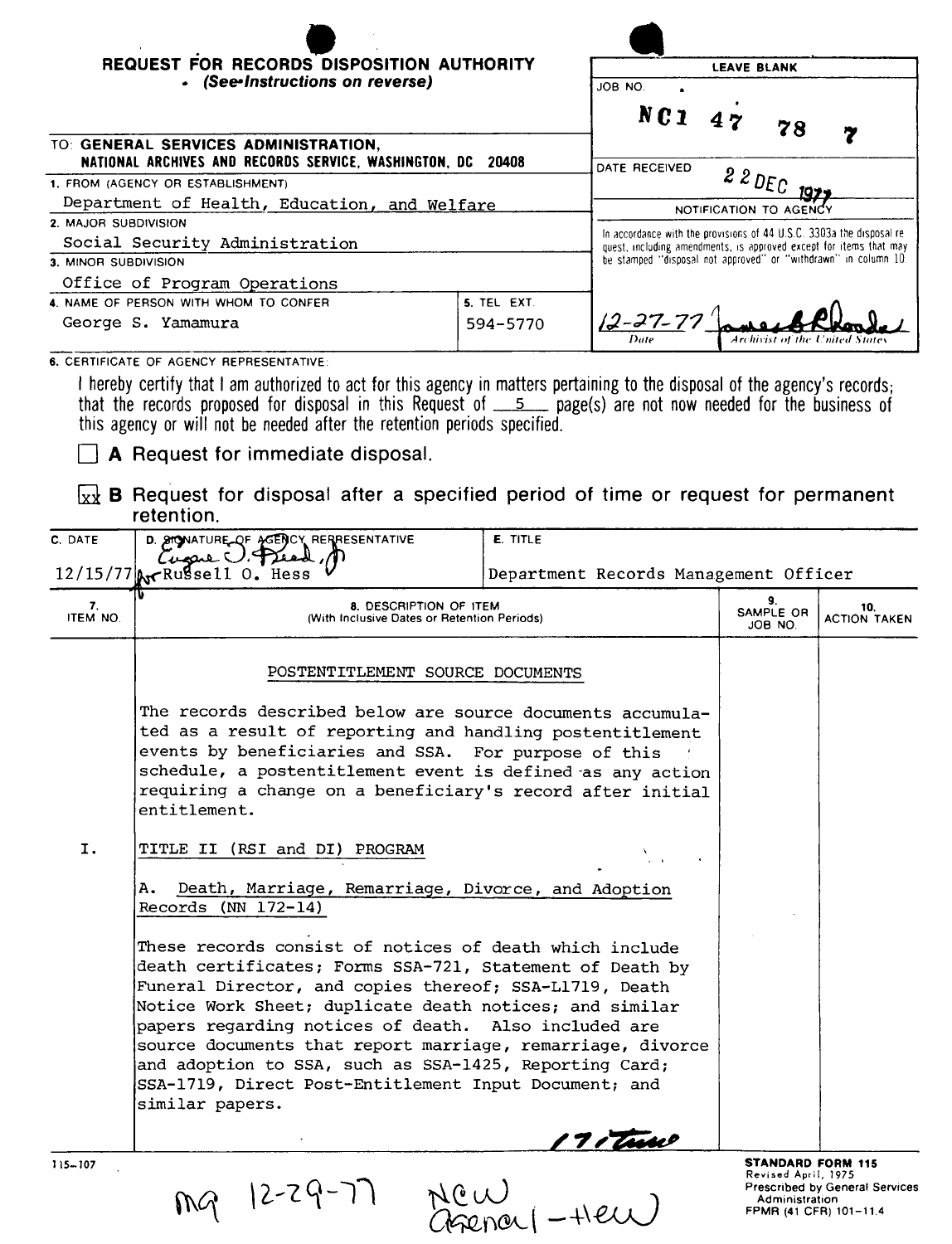## General Instructions:

Use Standard Form 115 (obtainable from supply depots of the Federal Supply Service. General Services Administration) and the continuation sheet Standard Form I 15a (obtainable from the **Rec**ords Disposition Division. Office of Federal Records Centers. National Archives and Records Service, Washington. D.C. 20408) to obtain authority to dispose of records or to request permanent retention- of records. Detach the fifth copy from the set and keep as your reference copy. Submit the first four copies of the set to the National Archives and Records Service. One copy will be returned to the agency as notification of items that are authorized for disposal. Items withdrawn or not approved for disposal will be so marked. Each SF<sup>'</sup>!<sup>\*</sup> requiring Comptroller General concurrence must be  $\sim$ a $\infty$ ompanied by a notification of approval from GAO.

•

## *Specific Instructions:*

*Entries I, 2, and 3* should show what agency has custody of the records that are identified on the form. and should contain the name of the department or independent agency. and its major and minor subdivisions.

*Entries 4 and 5* should help identify and locate the person to whom inquiries regarding the records should be directed.

*Entry* 6 should be signed and dated on the four copies by the agency representative. The number of pages involved in the request should be inserted.

Box A should be checked if the records may be disposed of immediately, Box B should-be-checked if continuing disposal authority is requested or if permanent retention is requested. Only one box may be checked.

*Entry* 7 should contain the numbers of the items of records identified on the form in sequence. i.e., I. 2. 3. 4. etc.

*Entry 8* should show what records are proposed for disposal.

Center headings should indicate what office's records are involved if all records described on the form are not those of the same office or if they are records created by another office or agency.

An identification should be provided of the types of records involved if they are other than textural records, for example, if they are photographic records. sound recordings. or cartographic records.

An itemization and accurate identification should be provided of the series of records that are proposed for disposal or retention. Each series should comprise the largest practical grouping of separately organized and logically related materials that can be treated as a single unit for purposes of disposal. Component parts of a series may be listed separately if numbered consecutively as Ia, Ib. etc., under the general series entry.

. A statement should be provided showing wh\_en. disposal is *to·*  be made of the records. thus:

If immediate disposal is requested of past accumulations of rec- • ords, the inclusive dates during which the records were produced should be stated.

If continuing disposal is requested for records that have accumulated or will continue to accumulate. the retention period may be expressed in terms of years. months. etc .. or in terms of future actions or events. A future action or event that is to determine the retention period must be objective and definite. If disposal of the records is contingent upon their being microfilmed. or otherwise reproduced or recorded on machine readable media. the retention period should read: "Until ascertained that reproduced copies or recordings have been made in accordance with GSA regulations and are adequate substitutes for the paper records." Also. the provisions of  $FPMR$  §  $101-11.5$  should be observed.

*Entry 9* should be checked if samples are submitted for an item. However. samples of the records are not required unless they are requested by the **NARS** appraiser. If an item has been previously submitted, the relevant job and item number should be entered.

*Entry 10* should be left blank.

 $SSH$  $shde$  $\alpha$ ffice Office Prag~ Operations, RLO

WWWL - *Mnggury* RLO<br>Office of quality Assurance RLO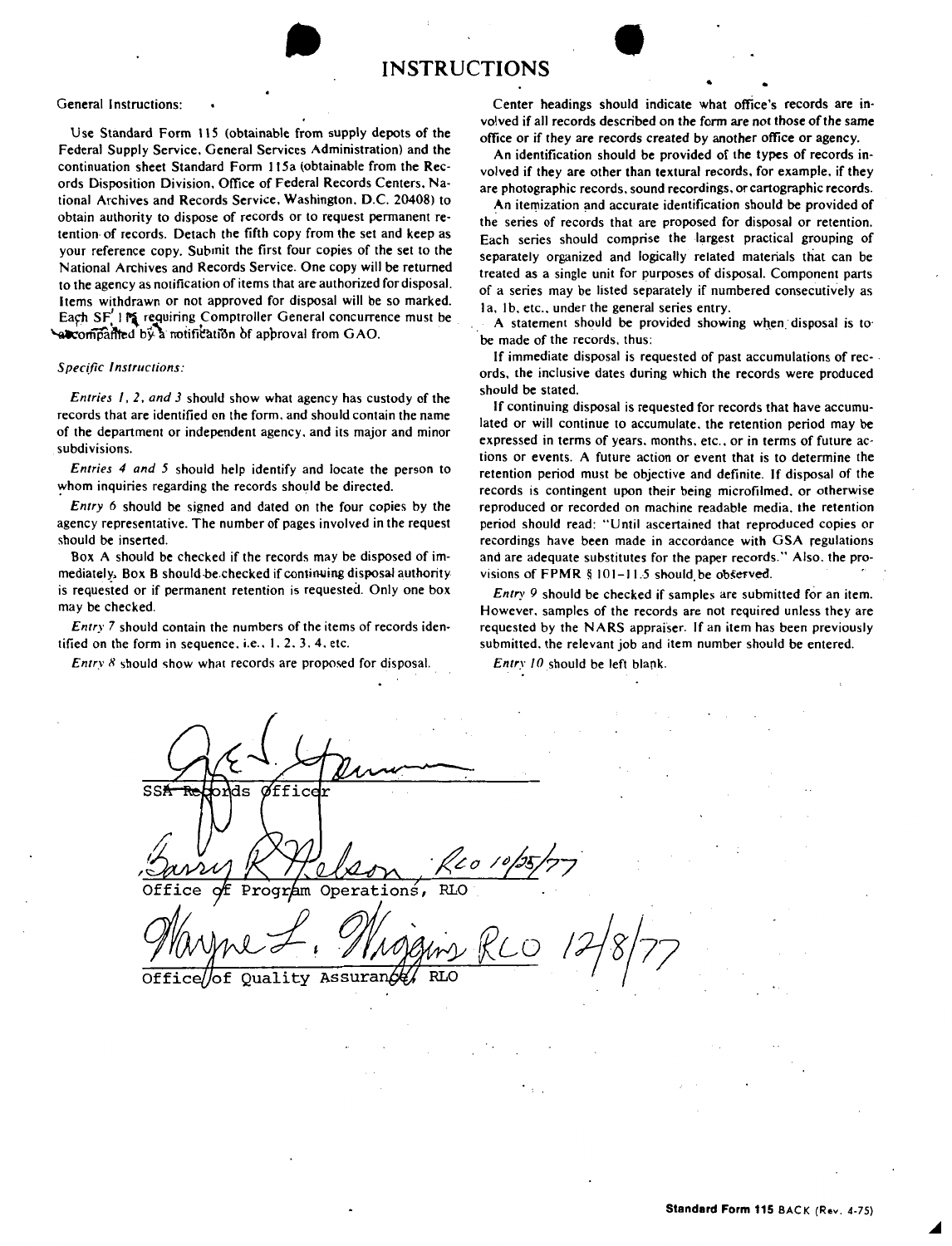|                | JOB NO.<br>Request for Records Disposition Authority-Continuation                                                                                                                                                                                                                                                                                                                                                                                              |     |  | PAGE OF 5                  |
|----------------|----------------------------------------------------------------------------------------------------------------------------------------------------------------------------------------------------------------------------------------------------------------------------------------------------------------------------------------------------------------------------------------------------------------------------------------------------------------|-----|--|----------------------------|
| 7.<br>ITEM NO. | 8. DESCRIPTION OF ITEM<br>(With Inclusive Dates or Retention Periods)                                                                                                                                                                                                                                                                                                                                                                                          |     |  | 10.<br><b>ACTION TAKEN</b> |
|                | Destroy 3 months after receipt of source document, except<br>as stated below:                                                                                                                                                                                                                                                                                                                                                                                  |     |  |                            |
|                | 1. Nonproductive/nonbeneficiary notices of death will<br>be sent to Bureau of Data Processing for introduction into<br>the quarterly earnings operations and be destroyed after<br>processing.                                                                                                                                                                                                                                                                 |     |  |                            |
|                | 2. Proof documents (or certified copies thereof)<br>required in support of an initial or subsequent claim for<br>benefits will be filed in the claims folder and disposed<br>of in accordance with claims folder disposition instructions.                                                                                                                                                                                                                     |     |  |                            |
|                | 3. Foreign documents pertaining to these events will<br>be filed in the claims folder and disposed of in accordance<br>with claims folder disposition instructions.                                                                                                                                                                                                                                                                                            |     |  |                            |
|                | 4. Original certificate of adoption documents will be<br>filed in the claims folder, whenever their return to the<br>persons submitting them is not possible.                                                                                                                                                                                                                                                                                                  |     |  |                            |
|                | <b>B.</b><br>Annual Report of Earnings (NN 173-89)                                                                                                                                                                                                                                                                                                                                                                                                             |     |  |                            |
|                | These records consist of Form SSA-777, Annual Report of<br>Earnings, or equivalent documents which are filed with SSA<br>by individuals required to report their earnings for the<br>taxable year under the provisions of section 203 (h) and<br>(i) of the Social Security Act.                                                                                                                                                                               |     |  |                            |
|                | Destroy 3 months after last action.                                                                                                                                                                                                                                                                                                                                                                                                                            |     |  |                            |
|                | Payee Not Determined, No Child In-Her-Care, Receipt of<br>c.<br>Public Assistance, and Annulment (NN 173-89)                                                                                                                                                                                                                                                                                                                                                   |     |  |                            |
|                | These records consist of notices of payee not determined,<br>no child in-her-care, and receipt of public assistance,<br>which result in the suspension of benefit payments.<br>records also consist of notices of marriage annulment<br>which result in the termination of benefit payments.<br>Included are Forms SSA-725, Request for Suspension or<br>Termination of Benefits; SSA-1425, Reporting Card; and<br>equivalent documents reporting such events. | The |  |                            |
|                | Destroy 3 months after last action.<br>ı.                                                                                                                                                                                                                                                                                                                                                                                                                      |     |  |                            |
|                | Exception<br>2.                                                                                                                                                                                                                                                                                                                                                                                                                                                |     |  |                            |
|                | Foreign annulment decrees will continue to be retained in<br>accordance with existing policies and procedures.                                                                                                                                                                                                                                                                                                                                                 |     |  |                            |

,

**115-203 Four copies, Including original, to be submitted to the National Archives**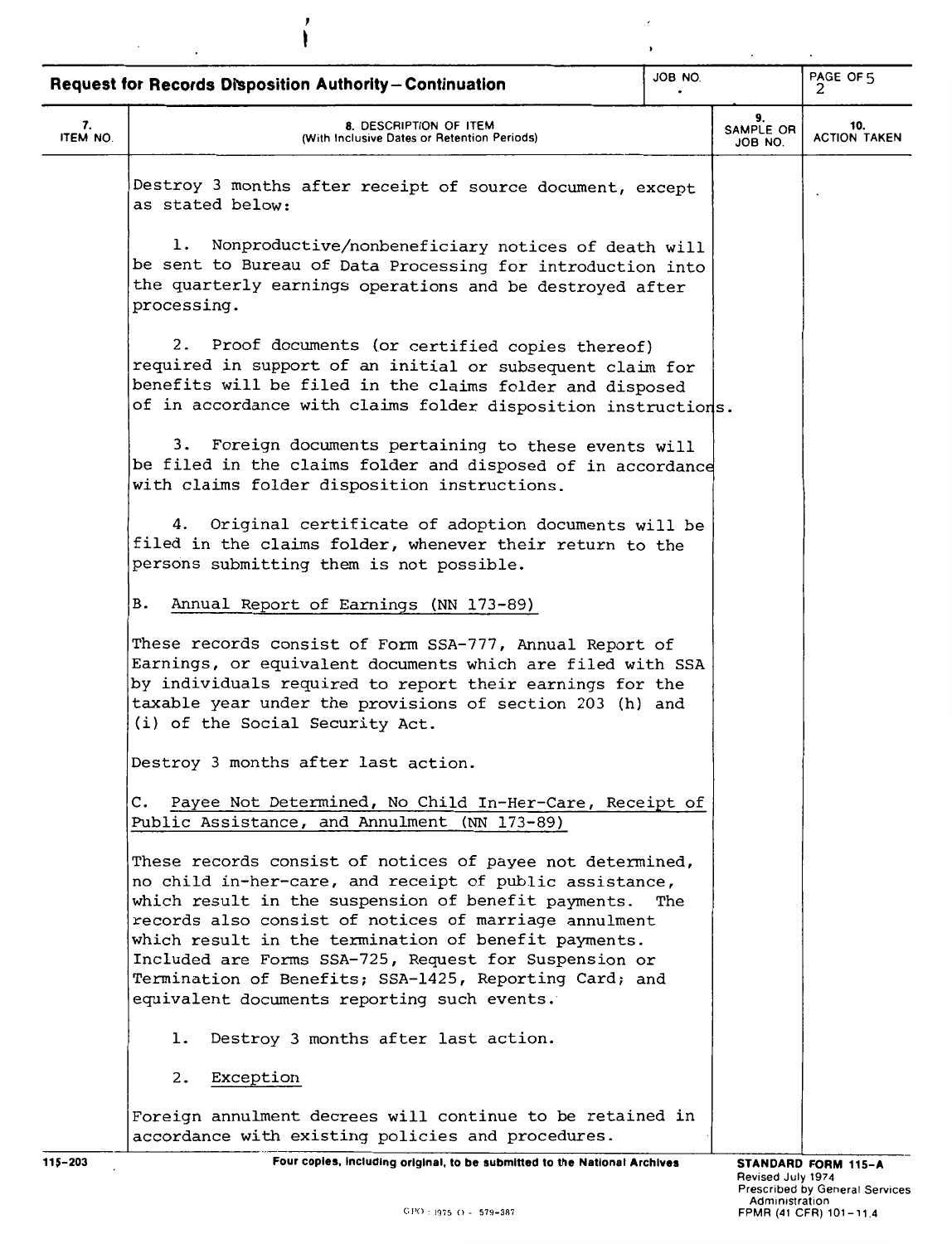|                | <b>Request for Records Disposition Authority-Continuation</b>                                                                                                                                                                                                                                                                                                                          | JOB NO. |                            | PAGE OF 5<br>3                                                  |
|----------------|----------------------------------------------------------------------------------------------------------------------------------------------------------------------------------------------------------------------------------------------------------------------------------------------------------------------------------------------------------------------------------------|---------|----------------------------|-----------------------------------------------------------------|
| 7.<br>ITEM NO. | 8. DESCRIPTION OF ITEM<br>(With Inclusive Dates or Retention Periods)                                                                                                                                                                                                                                                                                                                  |         | 9.<br>SAMPLE OR<br>JOB NO. | 10.<br><b>ACTION TAKEN</b>                                      |
|                | Form SSA-1383 - Student Reporting Card (NN 173-89)<br>D.                                                                                                                                                                                                                                                                                                                               |         |                            |                                                                 |
|                | This is a general purpose reporting card supplied at the<br>time of filing for student benefits. It is used to report<br>such events as marriage, cessation of school attendance,<br>change in schools, change to part-time student, and receipt<br>of pay from employer for attending school.                                                                                         |         |                            |                                                                 |
|                | 1. Where the SSA-1383 is used to report a change in<br>schools, immediately destroy the forms upon receipt of a<br>completed SSA-1372A.                                                                                                                                                                                                                                                |         |                            |                                                                 |
|                | 2. Where the SSA-1383 is used to report an event other<br>than a change in schools, retain the form at the point of<br>receipt for 3 months and then destroy.                                                                                                                                                                                                                          |         |                            |                                                                 |
| II.            | TITLE XVI (SSI) PROGRAM                                                                                                                                                                                                                                                                                                                                                                |         |                            |                                                                 |
|                | Undeliverable Notices (NC-47-75-25)<br>Α.                                                                                                                                                                                                                                                                                                                                              |         |                            |                                                                 |
|                | These files consist of undeliverable notices or letters<br>addressed to claimants, recipients, or their representatives<br>advising of actions taken by SSA on the related claim or<br>The correspondence is generally undeliverable<br>account.<br>due to address changes, incomplete or invalid addresses, or<br>death of the claimant or recipient.                                 |         |                            |                                                                 |
|                | Destroy after measures to determine the correct forwarding<br>address have proven unsuccessful. In no event should<br>material be destroyed before 3 months retention.                                                                                                                                                                                                                 |         |                            |                                                                 |
|                | Change of Address Records (NC-47-75-25)<br>в.                                                                                                                                                                                                                                                                                                                                          |         |                            |                                                                 |
|                | These records consist of change of address notices received<br>from SSI recipients or their representatives, and related<br>documents, such as Form SSA-8160, Supplemental Security<br>Income Notice of Address Change, check envelopes, and<br>correspondence; Form SSA-1719B, SSI Posteligibility Data<br>Input; and comparable source documents pertaining to change<br>of address. |         |                            |                                                                 |
|                | Retain at the point of receipt for 3 months and then<br>destroy.*                                                                                                                                                                                                                                                                                                                      |         |                            |                                                                 |
|                | Death Records (NC-47-75-25)<br>c.                                                                                                                                                                                                                                                                                                                                                      |         |                            |                                                                 |
|                | These records consist of notices of death including death<br>certificates; Form SSA-721, Statement of Death by Funeral<br>Director, and copies thereof; duplicate death notices;                                                                                                                                                                                                       |         |                            |                                                                 |
| 115-203        | Four copies, including original, to be submitted to the National Archives                                                                                                                                                                                                                                                                                                              |         | Revised July 1974          | STANDARD FORM 115-A                                             |
|                | GPO: 1975 O - 579-387                                                                                                                                                                                                                                                                                                                                                                  |         | Administration             | <b>Prescribed by General Services</b><br>FPMR (41 CFR) 101-11.4 |

 $\mathbf{\mathbf{I}}$ 

*I*  I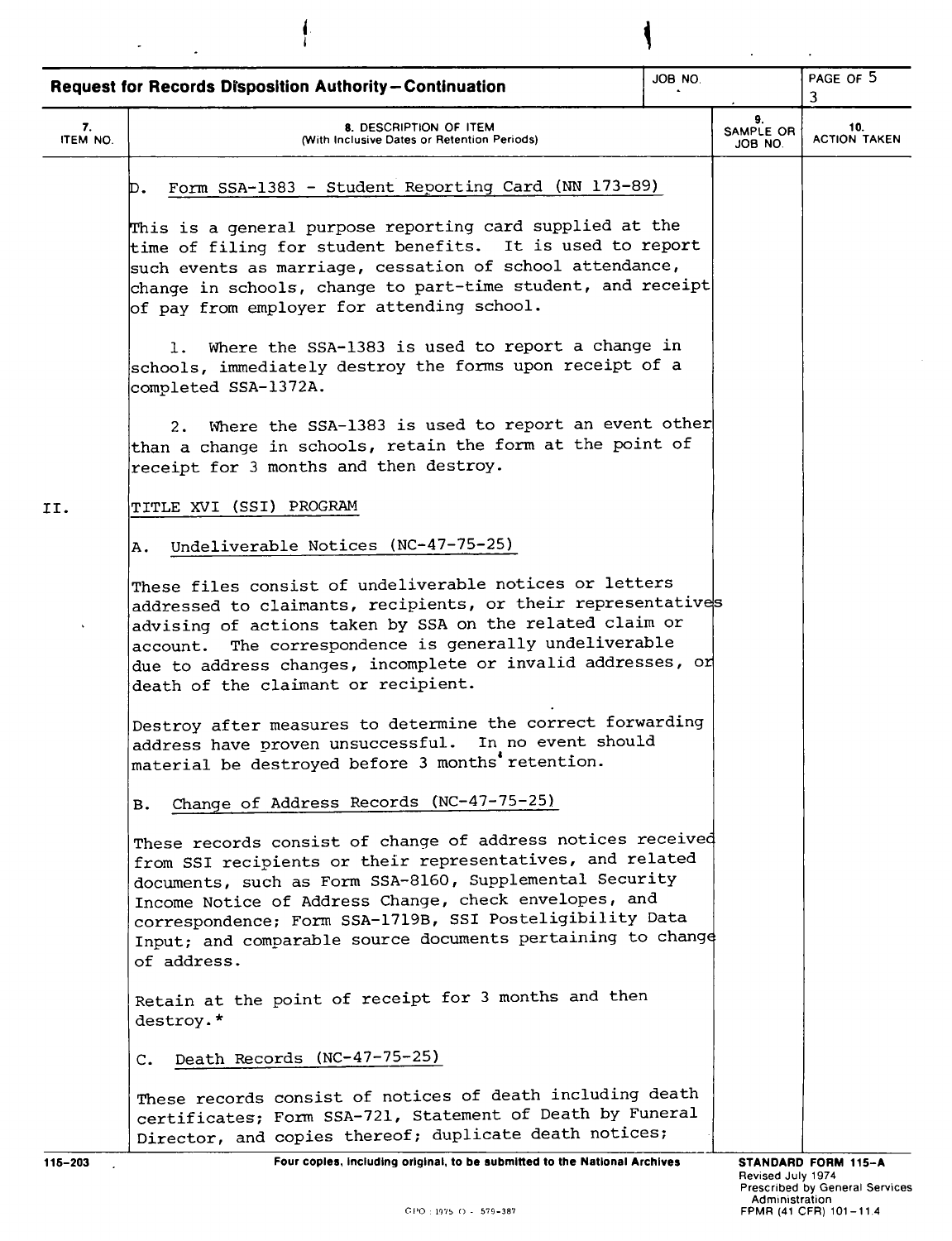|                | JOB NO.<br><b>Request for Records Disposition Authority-Continuation</b>                                                                                                                                                                                                                                   |          |                            | PAGE OF 5<br>4             |
|----------------|------------------------------------------------------------------------------------------------------------------------------------------------------------------------------------------------------------------------------------------------------------------------------------------------------------|----------|----------------------------|----------------------------|
| 7.<br>ITEM NO. | 8. DESCRIPTION OF ITEM<br>(With Inclusive Dates or Retention Periods)                                                                                                                                                                                                                                      |          | 9.<br>SAMPLE OR<br>JOB NO. | 10.<br><b>ACTION TAKEN</b> |
|                | SSA-1719B; and similar papers.                                                                                                                                                                                                                                                                             |          |                            |                            |
|                | Retain at the point of receipt for 3 months and then<br>destroy.*                                                                                                                                                                                                                                          |          |                            |                            |
|                | Marriage and Resumption of Living Together Records<br>D.<br>$(NC-47-75-25)$                                                                                                                                                                                                                                |          |                            |                            |
|                | These records are used by SSI recipients or their repre-<br>sentatives to report marriage, remarriage, or resumption<br>of living together events to SSA. Included are Forms<br>SSA-8150, Report of New Information in Supplemental<br>Security Income Claims; SSA-8160, SSA-1719B, and similar<br>papers. |          |                            |                            |
|                | Retain at the point of receipt for 3 months and then<br>destroy.*                                                                                                                                                                                                                                          |          |                            |                            |
|                | Divorce, Annulment, and Separation Records (NC-47-75-25)<br>E.                                                                                                                                                                                                                                             |          |                            |                            |
|                | These records are used to report divorce, annulment, or<br>separation events to SSA. Included are forms SSA-8160,<br>SSA-8150, SSA-1719B, or their equivalents.                                                                                                                                            |          |                            |                            |
|                | Retain at the point of receipt for 3 months and then<br>destroy.*                                                                                                                                                                                                                                          |          |                            |                            |
|                | Student Report Records (NC-47-75-25)<br>F.                                                                                                                                                                                                                                                                 |          |                            |                            |
|                | These records are used to report commencement or cessation<br>of school attendance. Included is form SSA-8150 or its<br>equivalent.                                                                                                                                                                        |          |                            |                            |
|                | Retain at the point of receipt for 3 months and then<br>destroy.*                                                                                                                                                                                                                                          |          |                            |                            |
|                | G. Payee Not Determined Records (NC-47-75-25)                                                                                                                                                                                                                                                              |          |                            |                            |
|                | These records consist of notices of payee not determined<br>which may result in the suspension of payments.<br>are Froms SSA-725, Request for Suspension or termination<br>of Benefits; SSA-8150; or their equivalents.                                                                                    | Included |                            |                            |
|                | Retain at the point of receipt for 3 months and then<br>destroy.*                                                                                                                                                                                                                                          |          |                            |                            |
|                |                                                                                                                                                                                                                                                                                                            |          |                            |                            |

 $\cdot$ 

**l**